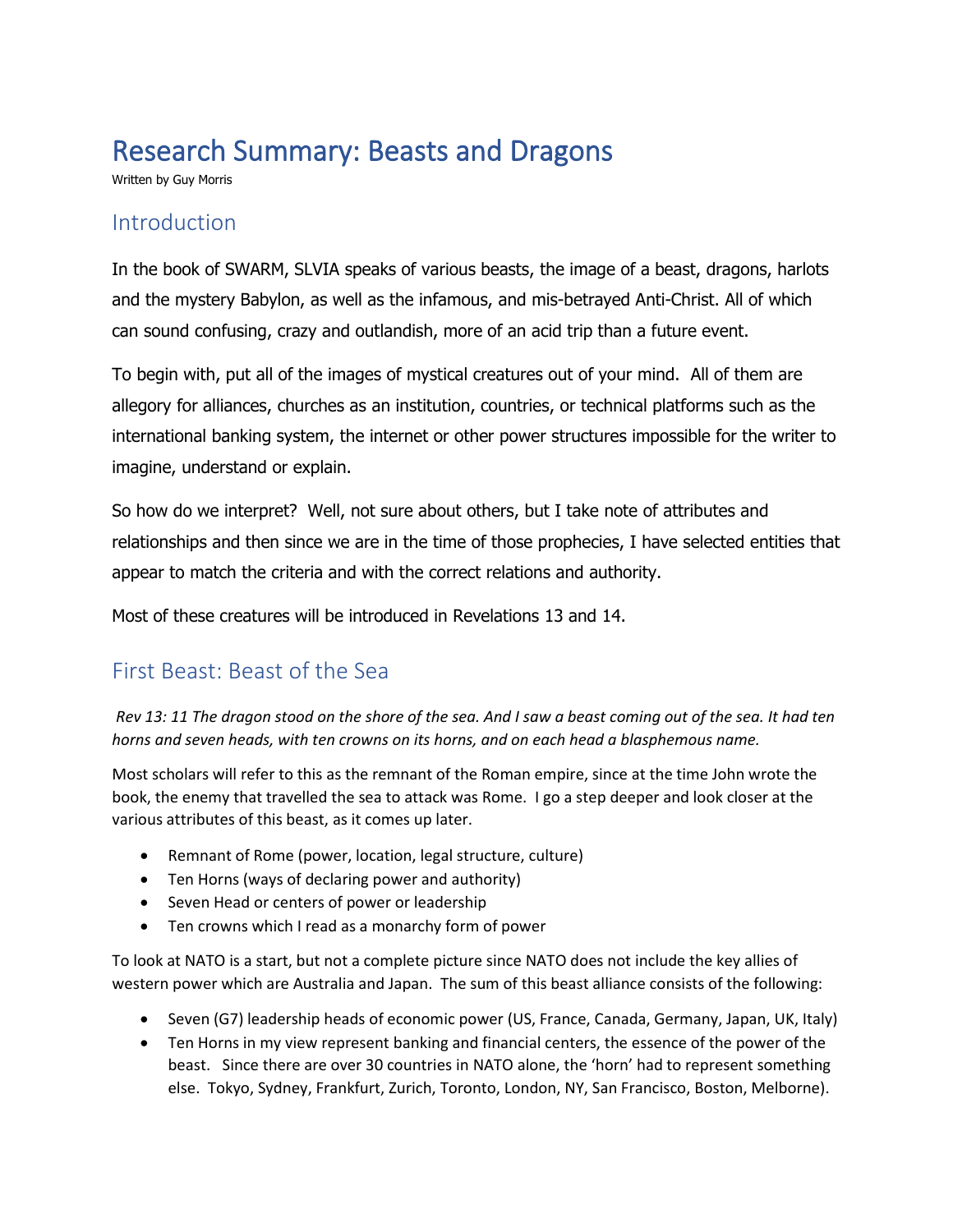Other attributes include:

*2 The beast I saw resembled a leopard, but had feet like those of a bear and a mouth like that of a lion. The dragon gave the beast his power and his throne and great authority.*

*3 One of the heads of the beast seemed to have had a fatal wound, but the fatal wound had been healed. The whole world was filled with wonder and followed the beast.*

*4 People worshiped the dragon because he had given authority to the beast, and they also worshiped the beast and asked, "Who is like the beast? Who can wage war against it?"*

Okay, a lot to unpack here, but let's start.

- Leopard was symbolic of Greece, where we inherit Greek philosophy in the western culture, powerful like a bear wandering where it wants unchallenged, roaring loud like a lion. Okay, I can still see this fitting the NATO/ PacRim alliance.
- A dragon gave the beast power and a throne of authority. To be honest, this one threw me until I research the realities behind the power of the Bilderberg Group, what some might call the modern incarnation of the 'Illuminati', and which has a leading member with a family crest of twin dragons.
- The Bilderberg do bear an uncanny, and yet secretive control over world leaders of the 'the beast' unaccountable to anyone, and clearly admired or respected by all western world leaders, celebrities, CEOs and others.
- The Western Alliance Beast with Bilderberg, UN, and other alliance power control the world's most powerful military, and suffered serious blow during 9/11.

There is more, but that is enough for our brief summary.

### Second Beast: Beast of the Earth

*Rev 13: 11 Then I saw a second beast, coming out of the earth. It had two horns like a lamb, but it spoke like a dragon.* 

*14 Because of the signs it was given power to perform on behalf of the first beast, it deceived the inhabitants of the earth. It ordered them to set up an image in honor of the beast who was wounded by the sword and yet lived.* 

*15 The second beast was given power to give breath to the image of the first beast, so that the image could speak and cause all who refused to worship the image to be killed.*

Most scholars will refer to this beast as an alliance between Russia and Turkey, with some connection to China, although Russia and Iran also could be the truth and make more sense. Beyond that, I've read some wild theories. Okay, here is my wild theory.

For the longest time, verse 14 stumped me, but if I look at attributes, I see Russia given power by the first beast through a deception. In that deception, the second beast breath power into 'the image' of the first beast, so not the true first beast, but a false or phony.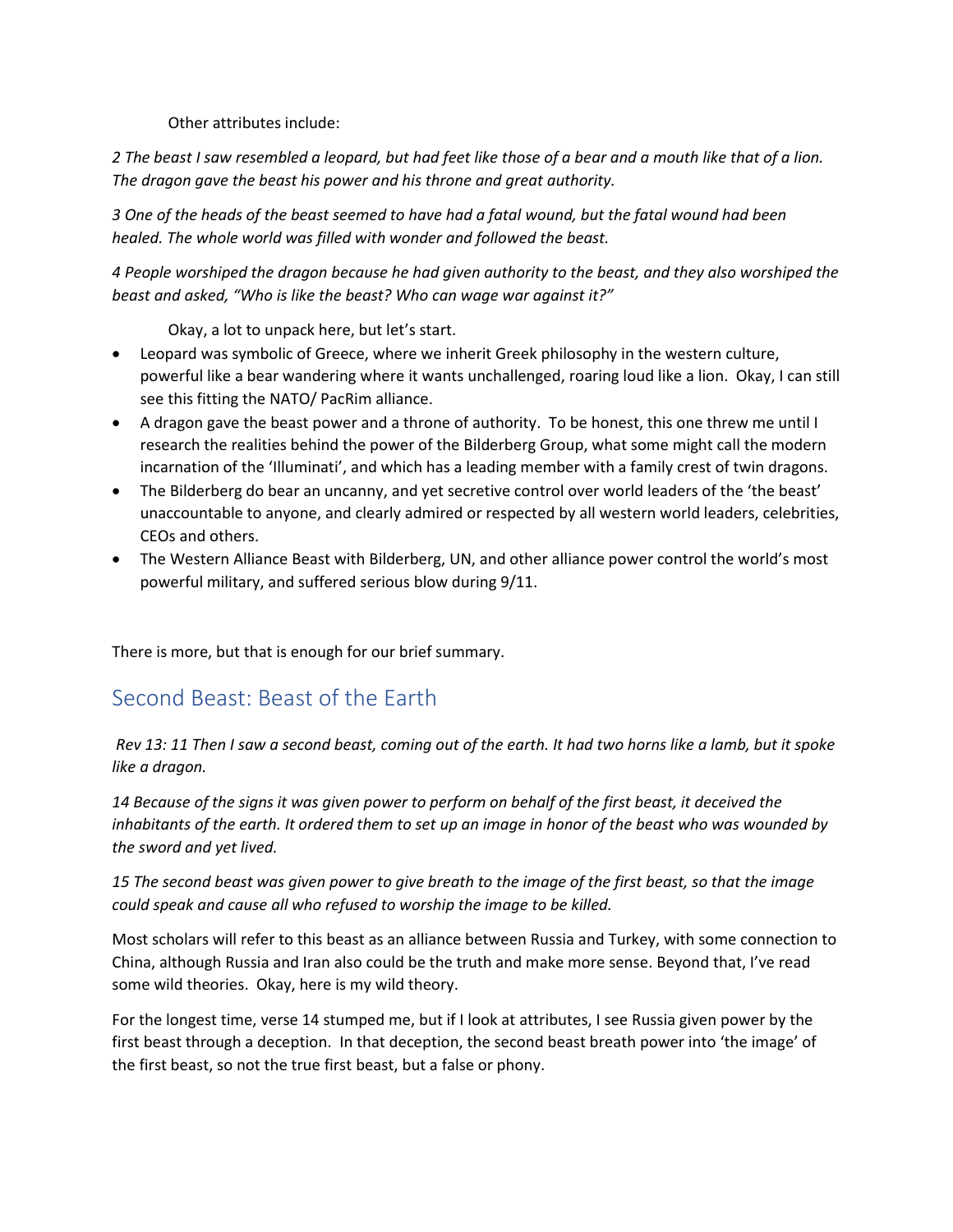In 2016 Russia reached 140 million Americans with fake ads in support of Trump and denigrating Clinton with mis-information campaigns including QAnon lies such as Pizza Gate. The disinformation campaign worked, Russia was rewarded on the world stage with success, and continues in 2020.

This once in our history event has weaken our nation, divided our people, lower world opinion of the US, weakened our alliances and set up events for the third temple by a leader who blasphemes, calling his chosen one, a term normally reserved for the Christ.

*16 It also forced all people, great and small, rich and poor, free and slave, to receive a mark on their right hands or on their foreheads, 17 so that they could not buy or sell unless they had the mark, which is the name of the beast or the number of its name. 18 This calls for wisdom. Let the person who has insight calculate the number of the beast, for it is the number of a man. That number is 666.*

The currently administration now requires biometric data for all immigration processing and has actively considered as part of national ID.

In the next chapter, a few verses later, the writer speaks of a vision where an angel announces 'Fallen, fallen, the mystery Babylon, which made all the nations drink the madding wine of her adulteries has fallen.'

I interpret the United States as the mystery Babylon based on my interpretation of the previous text.

Okay, 666 has any number of false attempts to identify, including my own. I have connected this 'number of a man' as the very unusual architectural feature on the front of a certain tower in New York. I could be wrong, but it fits.

# Anti-Christ – the Man of Lawlessness

There are a number of texts that refer to the so-called Anti-Christ. Beyond being a leader of the first beast (Western Alliance), and beyond being under the influence of Russia, which the prophecy refers to as Magog, with a Prince Gog, and beyond financial controlling an invincible army, and beyond 666, there are other attributes that must fit to be correct.

#### **He is Lawless**

Paul calls him "The Man of Sin," literally "The Man of Lawlessness" (2 Thess. 2:3). He will disregard God's Word and God's law and replace it with his own arbitrary laws. He will re-define what is evil and what is good. He will promote doctrinal and ethical lawlessness.

#### **He is a Destroyer**

In the same verse, Paul names Antichrist as "the son of perdition," meaning "son of destruction." He will physically destroy those who oppose him; he will spiritually and eternally destroy all who believe him and follow him, and will destroy institutions and norms that keep us safe from the kind of crisis we face.

#### **He Opposes God**

"He opposes and exalts himself against all that is called God" (**v. 4**). Well, that doesn't help much, does